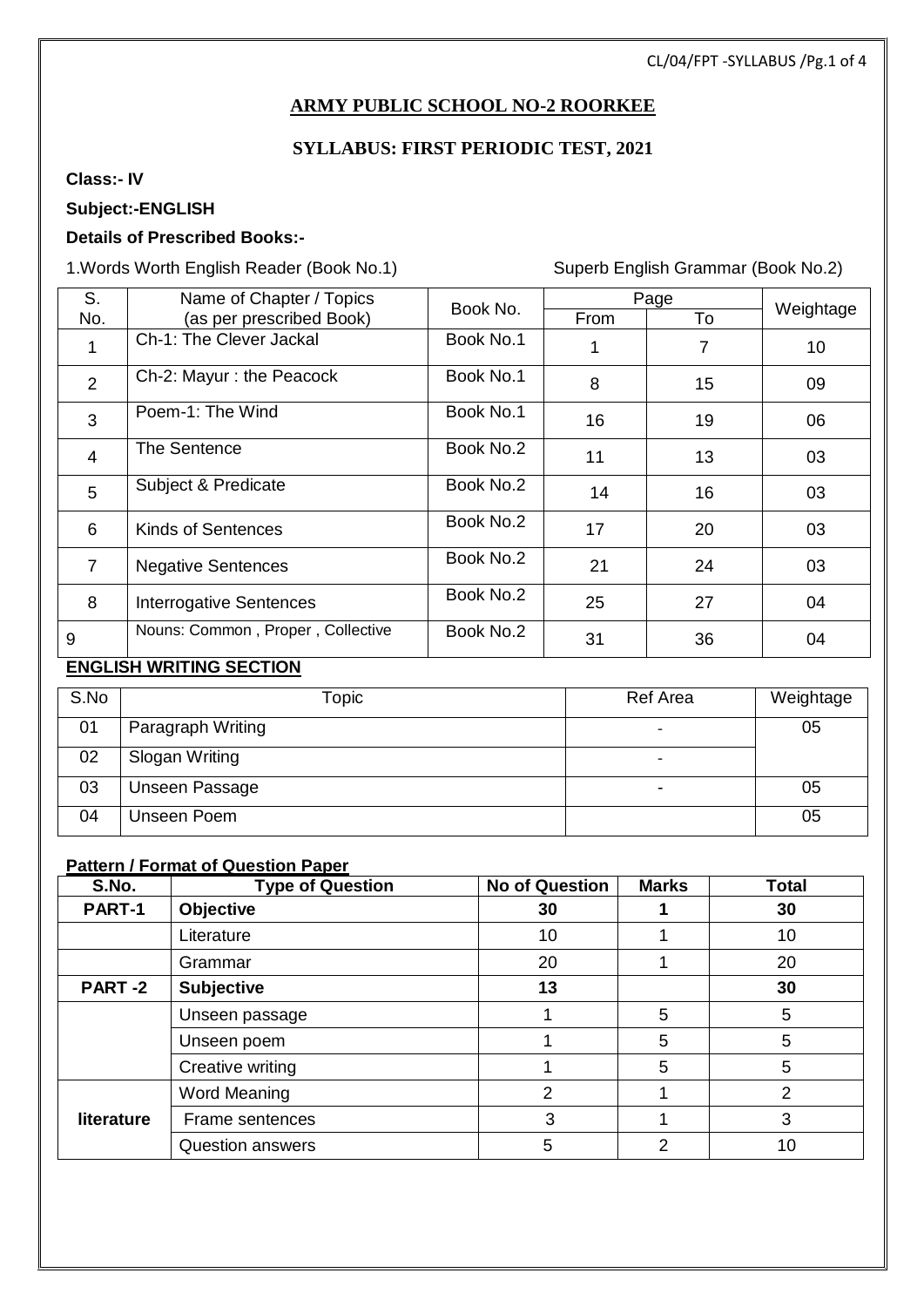CL/04/FPT -SYLLABUS /Pg.2 of 4

| <b>PART 3</b><br>Reading<br><b>Recitation</b><br>' VIVA<br><b>VOCE)</b><br>Cross checking of part 1 and part 2 | $\blacksquare$<br>$\overline{\phantom{a}}$<br>10 | ۰,<br>г,<br>10 | 20 |
|----------------------------------------------------------------------------------------------------------------|--------------------------------------------------|----------------|----|
|----------------------------------------------------------------------------------------------------------------|--------------------------------------------------|----------------|----|

**Subject:- Hindi**

 $\overline{a}$ 

**Details of Prescribed Books:-**

1.खुलते पंख भाग (Book No.1)

# 2.हहदी व्याकरण दीपपका (Book No.2)

| S.No.                        | Name of Chapter / Topics        | Book No.       |      | Page | Weightage |  |  |
|------------------------------|---------------------------------|----------------|------|------|-----------|--|--|
|                              | (as per prescribed Book)        |                | From | To   |           |  |  |
|                              | खुलते पंख हिन्दी पाठमाला भाग 4  |                |      |      |           |  |  |
| $\cdot$ 1                    | जी होता चिड़िया बन जाऊँ (कविता) | 1              | 01   | 05   | 8अंक      |  |  |
| 2.                           | ईदगाह (कहानी)                   | 1              | 06   | 13   | 9अंक      |  |  |
| 3.                           | युवक का हठ (संस्मरण)            | 1              | 14   | 19   | 8अंक      |  |  |
| हिन्दी व्याकरण दीपिका भाग4 - |                                 |                |      |      |           |  |  |
| 1.                           | भाषा , व्याकरण व लिपि           | $\overline{2}$ | 08   | 11   | 4अंक      |  |  |
| $\cdot$ 2                    | वर्ण व मात्राएँ                 | $\overline{2}$ | 12   | 16   | 6अंक      |  |  |
| .3                           | शब्द                            | $\overline{2}$ | 17   | 19   | 4अंक      |  |  |
| $\cdot$ 4                    | संज्ञा                          | $\overline{2}$ | 20   | 23   | 6अंक      |  |  |
|                              |                                 |                |      |      | 45        |  |  |

### **HINDI WRITING SECTION**

| S.No | Topic                             | Reference Area | Weightage |
|------|-----------------------------------|----------------|-----------|
|      | अनुच्छेद-लेखन/ पत्रलेखन-          | व्याकरण        | 5अक       |
|      | बोधगम्यता (काव्यांश/अपठितगद्यांश) | व्याकरण        | 5+5अंक    |

### **Pattern / Format of Question Paper**

| S.N. | <b>Type of Question</b>     | No of Question | <b>Marks</b> | Total |
|------|-----------------------------|----------------|--------------|-------|
| 1.   | वस्तुनिष्ठ प्रश्न (साहित्य) | 10             | $1x10=10$    | 10    |
| 2.   | व्याकरण सम्बंधित प्रश्न     | 20             | $1x20=20$    | 20    |
| 3.   | शब्द ज्ञान वाले प्रश्न      | 03             | $1x03=03$    | 03    |
| 4.   | दीर्घ उत्तरीय प्रश्न        | 04             | $2x5=10$     | 10    |
| 5.   | वाक्य प्रयोग                | 02             | $1x2=02$     | 02    |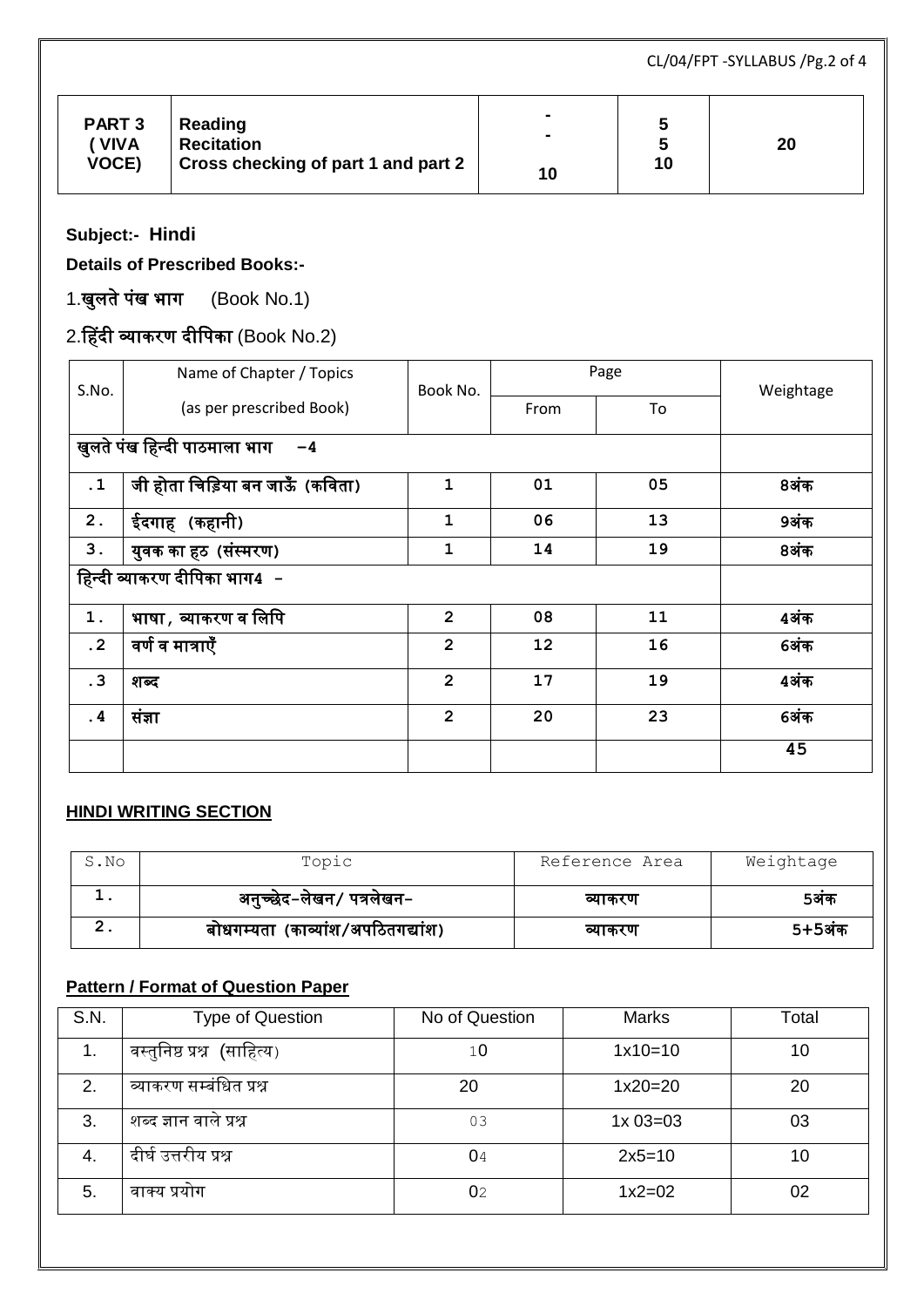| $3x5=15$<br>02<br>15<br>ხ.<br>पत्र या कहानी याअनुच्छेद लेखन |  | गद्याश,काव्याश, |  |
|-------------------------------------------------------------|--|-----------------|--|

### **SUBJECT: - MATHEMATICS**

### **Details Of Prescribed Book**

 $\overline{a}$ 

### 1. **NEW PERFECT COMPOSITE MATHEMATICS** (Book No.1)

| S.           | <b>Name of Chapter / Topics</b>                     | <b>Book No.</b> |             | Page |           |
|--------------|-----------------------------------------------------|-----------------|-------------|------|-----------|
| No.          | (as per prescribed Book)                            |                 | <b>From</b> | To   | Weightage |
| 1            | <b>Chapter 1 Numbers and</b><br><b>Number Names</b> |                 | 4           | 18   | 14        |
| $\mathbf{2}$ | <b>Chapter 2 Roman Numerals</b>                     |                 | 19          | 23   | 06        |
| 3            | <b>Chapter 3 Addition</b>                           |                 | 24          | 33   | 20        |
| 4            | <b>Chapter 4 Subtraction</b>                        |                 | 34          | 44   | 20        |
| 5            | Tables 2 to 14                                      |                 |             |      |           |

### **PATTERN / FORMAT OF QUESTION PAPER**

|                   | <b>Type of Question</b>      | <b>No. of Question</b> | <b>Marks</b>   | <b>Total</b> |
|-------------------|------------------------------|------------------------|----------------|--------------|
| PART 1            | <b>Objective Questions</b>   | 30                     |                | 30           |
|                   | <b>MCQ</b>                   | 15                     | 1              | 15           |
|                   | Fill in the blank            | 15                     |                | 15           |
| PART <sub>2</sub> | <b>Subjective Questions</b>  |                        |                | 30           |
|                   | <b>Very Short Question</b>   | 4                      | $\overline{2}$ | 8            |
|                   | <b>Short Question</b>        | 4                      | 3              | 12           |
|                   | Long Question                | 2                      | 5              | 10           |
| PART <sub>3</sub> | <b>Objective /Subjective</b> | 10                     | $\mathbf{2}$   | 20           |

#### **SUBJECT:-EVS**

**Details of Prescribed Book**